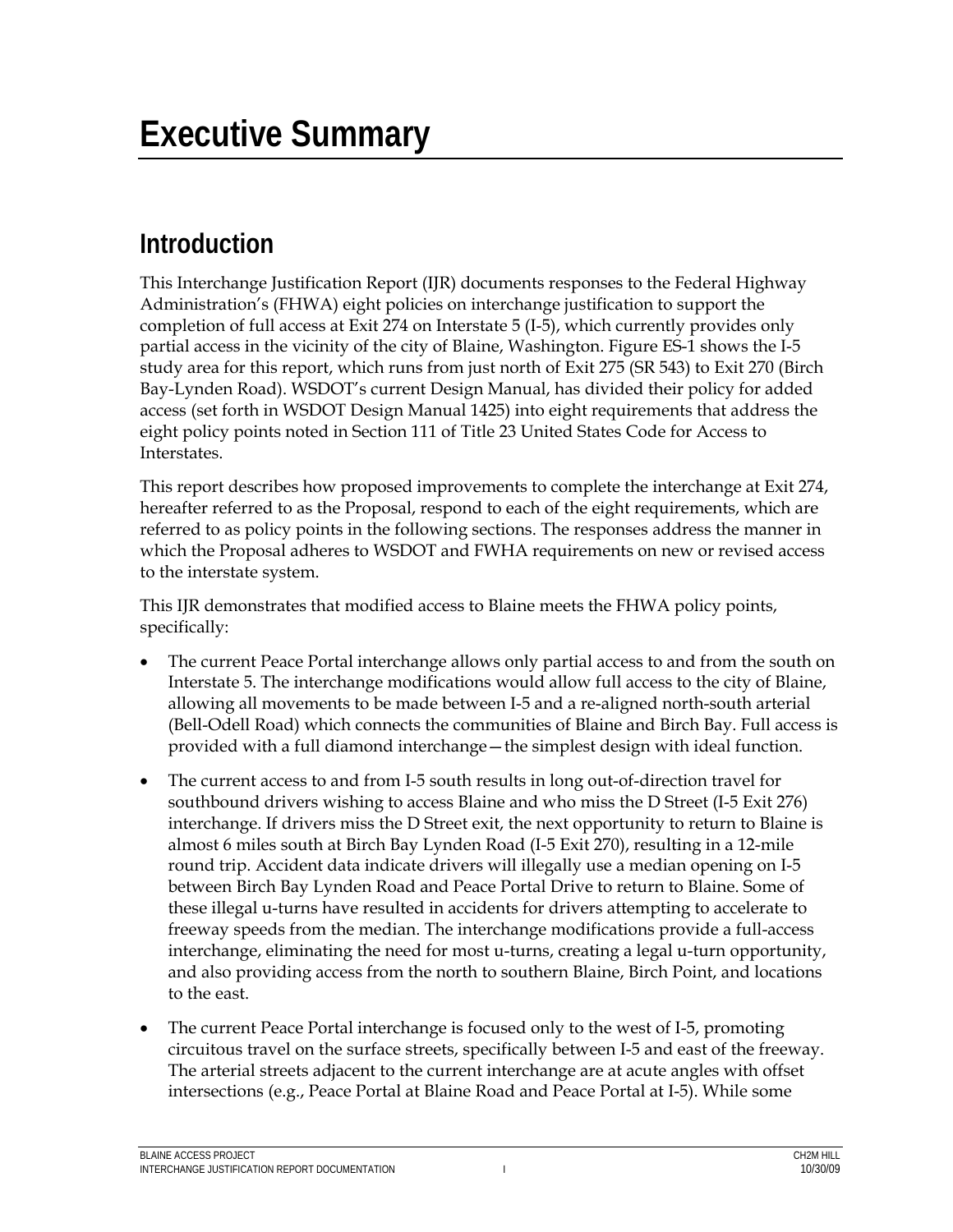intersections have been designed to provide 90-degree angles the intersection of Bell Road and Hughes Avenue has limited sight distance due to the bridge, and the intersections of Bell Road and Peace Portal are at acute angles impacting sight distance. The improvements would simplify routing, allowing access to both sides of Interstate 5 without having to cross over or under it. Intersections would be designed with 90 degree angles for optimal sight distance. Drivers would intuitively know to return to the interchange to access I-5 in both directions.

- The existing arterial surface street network includes east-west, north-south, and diagonal roadways. The result of this grid network is offset intersections at acute (non-90-degree) intersections. The interchange modifications align a north-south arterial (Blaine Road, Bell Road, and Odell Road) creating a continuous link between the Blaine and Birch Bay communities. The interchange modifications also provide interchange access to Interstate 5 in this one location and eliminate closely spaced offset intersections (e.g., Bell Road/Hughes Sweet Road and Odell Road/Hughes Sweet Road).
- Currently, regional travel may use Peace Portal Drive for long distances rather than use Interstate 5. These long-distance regional trips should be assigned to the Interstate. The regional travelers will experience a safer trip where expected accident rates are dramatically lower than facilities like Peace Portal Drive. (Accident rates can be nearly three times higher on a collector arterial than an interstate in rural areas.) The interchange modifications will help accommodate regional trips on potentially safer regional facilities by allowing access to Interstate 5 in all directions.

## **Project Background**

Interstate 5 runs from the U.S.-Canada border to the U.S.-Mexico border as a major route for freight and trade. Within the city of Blaine, near the U.S.-Canada border, Interstate 5 is dominated by regional cross-border (international) passenger and freight travel and subject to peak periods indicative of recreational rather than commuter travel.

Three interchanges along Interstate 5 provide access to the study area, exits 270, 274, and 275. the first interchange, Exit 270 Birch Bay-Lynden Road, is a full-access interchange and is 4 miles from the next exit to the north, Exit 274. Exit 274 at Peace Portal Drive is a nonstandard directional interchange providing access to and from the south only and only on the west side of the interstate. The third interchange, Exit 275 at SR 543, is a non-standard directional interchange providing access to and from the north to the truck/freight border crossing (Pacific Highway).

The partial access at both Exit 274 and Exit 275 (no access north onto I-5 or southbound access off) makes circulation confusing. This is further complicated by the long distance between Exit 276 and Exit 270 for southbound travelers. The City of Blaine, using funds provided by FHWA through WSDOT, commissioned this Interchange Justification Report to address potential access issues on Interstate 5 within the city limits.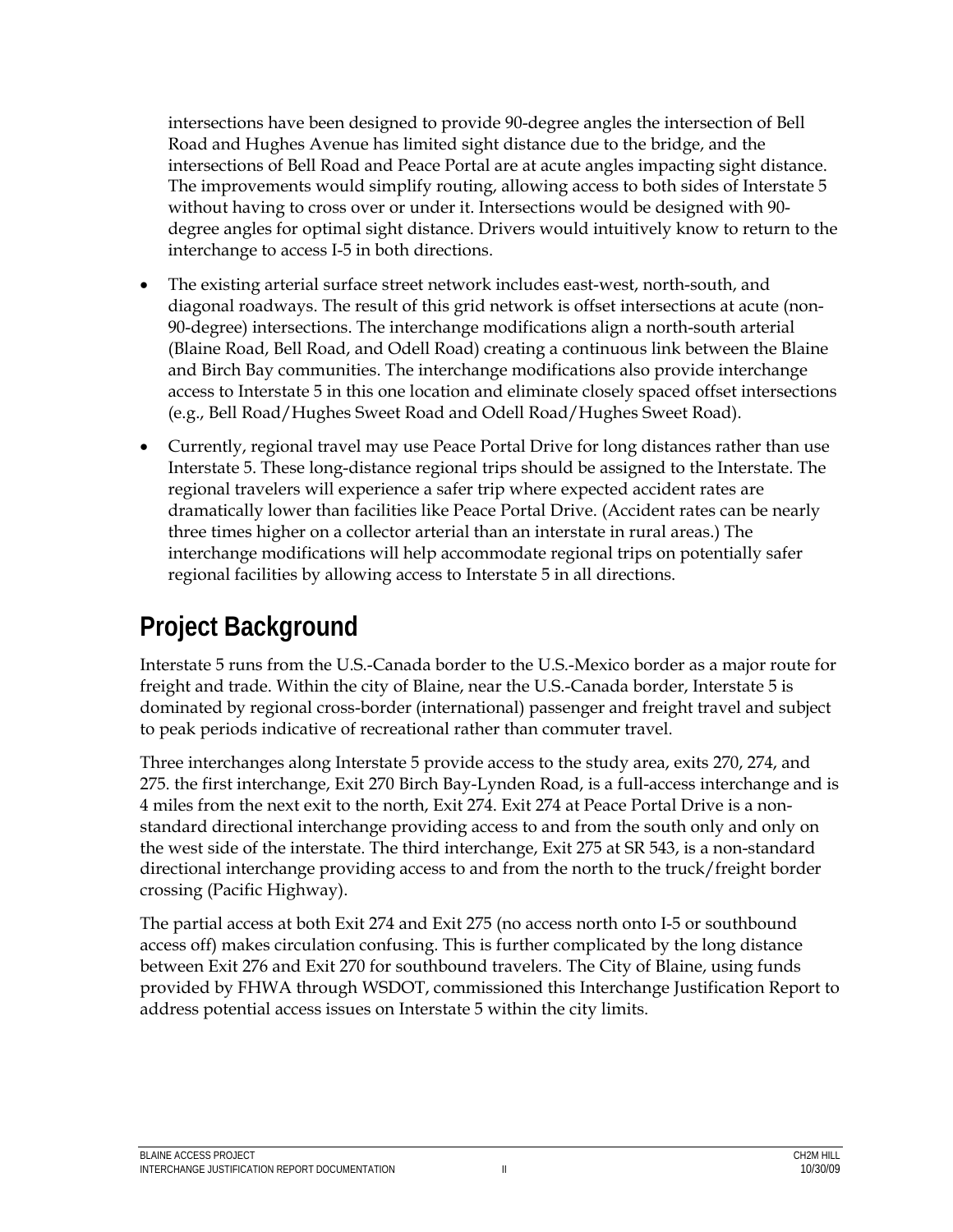## **Project Alternative**

The Core and Extended Team comprised of Federal Highways Administration (FHWA), Washington State Department of Transportation (WSDOT), Whatcom Council of Governments (WCOG) serving as the Regional Transportation Planning Organization (RTPO), and City of Blaine, developed, screened and identified a preferred alternative for meeting the project need. That alternative, shown in Figure ES-2, provides full access at a realigned Bell-Odell Road (Exit 274) and links the interchange to Exit 275 with an auxiliary lane intended to preserve operations on Interstate 5.

# **Project Purposes and Objectives**

This request for revised access along I-5 is based on the current and future need to preserve interchange operations while accommodating U.S. border needs and improving access to the City of Blaine. U.S. Border crossing needs include improving regional system linkages between the two land crossings in Blaine and the two crossings to the east at Lynden-Aldergrove and Sumas-Huntington. The analysis documented in this report clearly indicates that the project will improve access and mobility without having a "significant adverse impact on the safety and operation" of I-5.

Table ES-1 summarizes how the Proposal will address the WSDOT IJRrequirements. The Proposal would accommodate interchange function while meeting expansion needs at the border and completing and preserving access to the City of Blaine. Improvements at Exit 274 may be followed by expanding the auxiliary lanes to complete collector-distributor (C-D) lanes on I-5 between exits 274 and 275, as funding becomes available.

#### **Implementation**

The Proposal is currently unfunded. This IJR addresses each of FHWA's policy points, but approval of the Proposal is contingent on adding the project to regional plan documents, obtaining full funding, and obtaining environmental clearances. Since project implementation could take several years, WSDOT will continue to monitor and assess the analysis of I-5 access in the Blaine area. While this Proposal assumes that an auxiliary lane would be adequate to facilitate weaving between exits 274 and 275, the analysis should be expanded to assess the need for C-D lanes. If the auxiliary lane reaches level of service D, WSDOT would initiate development of a C-D system.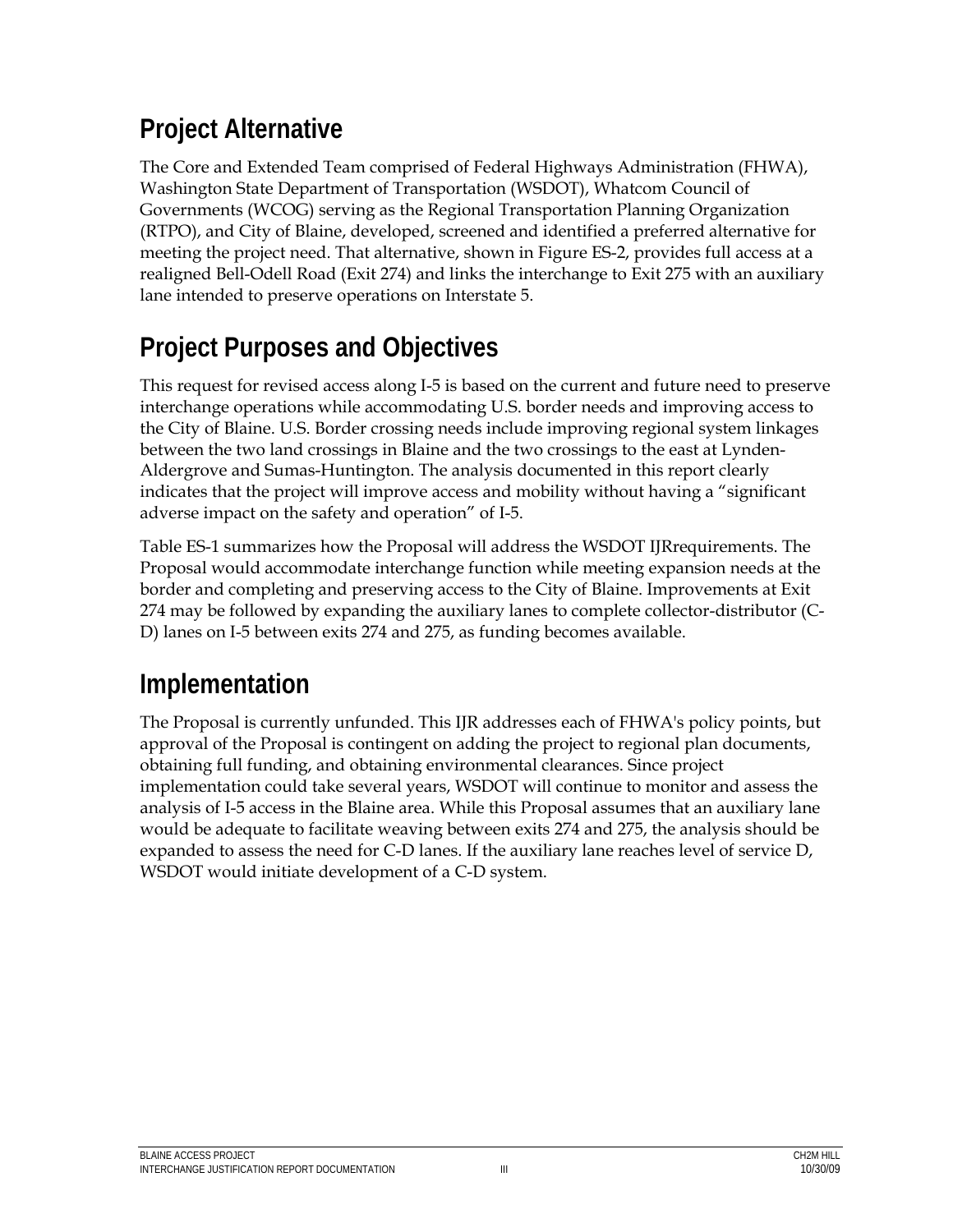



Figure ES-1 **Vicinity Map** City of Blaine Access Project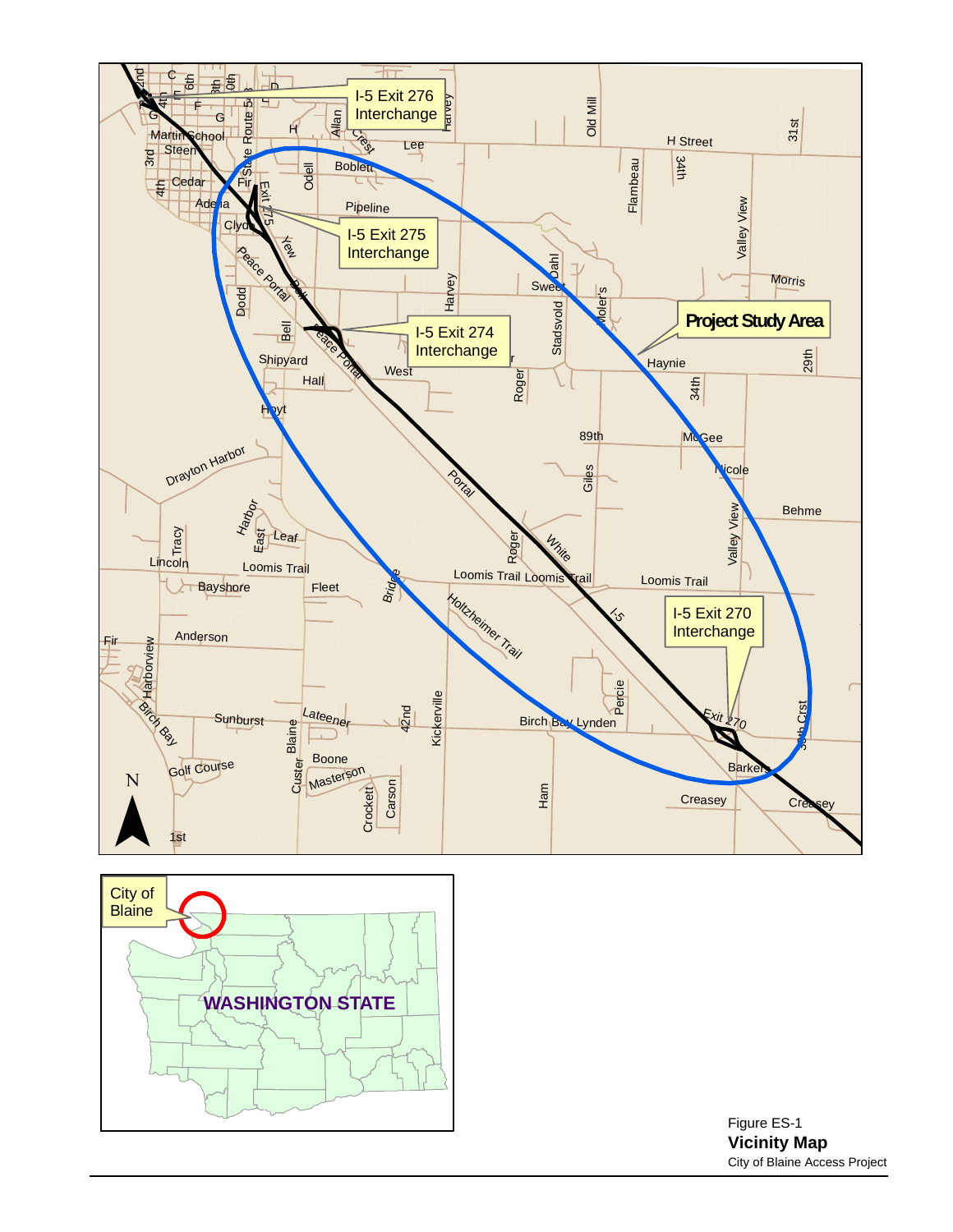



Proposal - Proposal Local Road Figure ES-2 **Blaine Proposal**<br>City of Blaine Access Project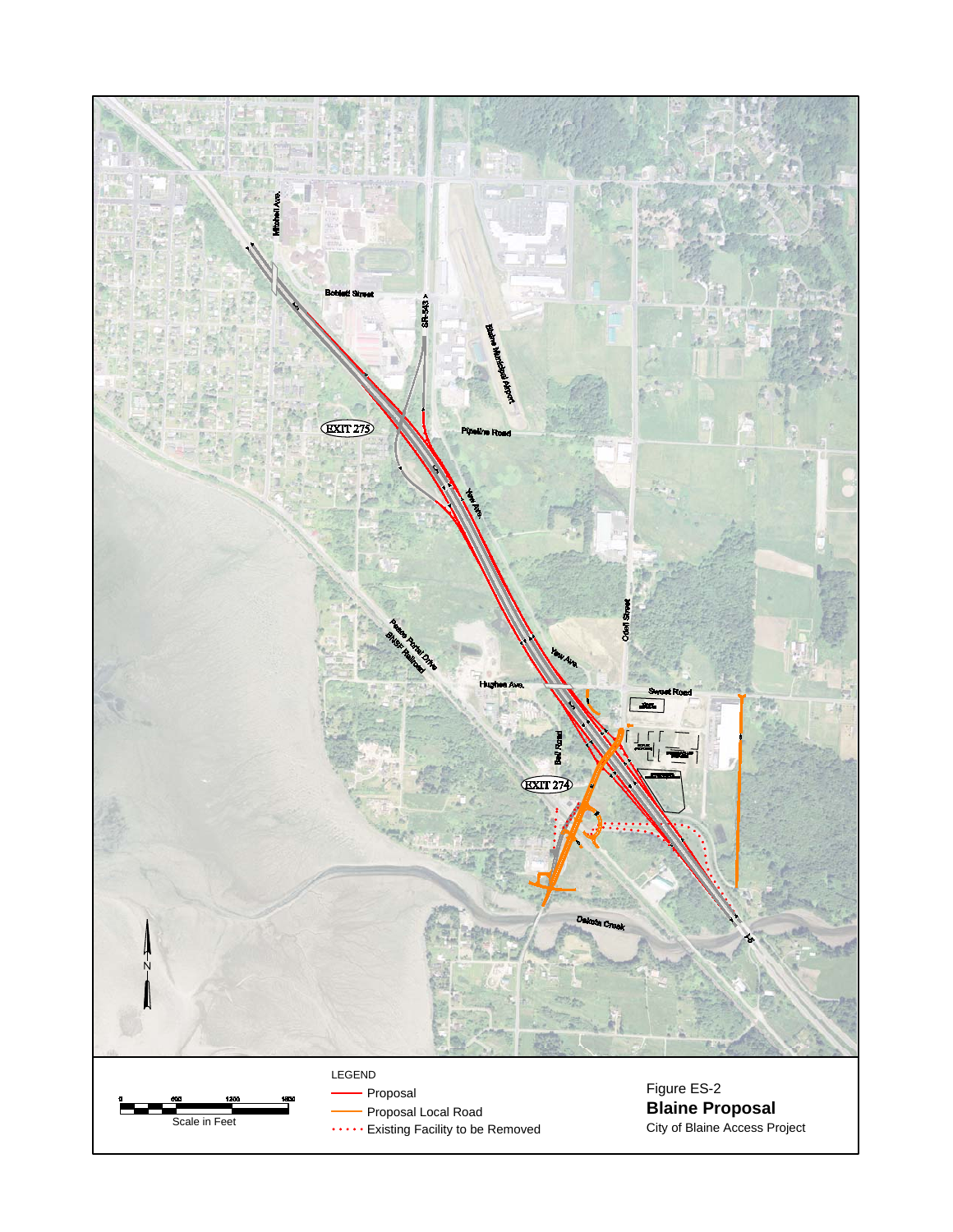| <b>TABLE ES-1</b><br>Compliance with WSDOT Design Manual 1425*                                                                                                                                                                                                                                                                                                                                                                                                                                                                                                                                                                                                                                                                                                                                                                                                                                                                                                                                     |                                                                                                                                                                                                                                                                                                                                                                                                                                                                                                                                                                                                                                                                |
|----------------------------------------------------------------------------------------------------------------------------------------------------------------------------------------------------------------------------------------------------------------------------------------------------------------------------------------------------------------------------------------------------------------------------------------------------------------------------------------------------------------------------------------------------------------------------------------------------------------------------------------------------------------------------------------------------------------------------------------------------------------------------------------------------------------------------------------------------------------------------------------------------------------------------------------------------------------------------------------------------|----------------------------------------------------------------------------------------------------------------------------------------------------------------------------------------------------------------------------------------------------------------------------------------------------------------------------------------------------------------------------------------------------------------------------------------------------------------------------------------------------------------------------------------------------------------------------------------------------------------------------------------------------------------|
| <b>WSDOT DM 1425 Requirements</b>                                                                                                                                                                                                                                                                                                                                                                                                                                                                                                                                                                                                                                                                                                                                                                                                                                                                                                                                                                  | <b>Summary of Proposal Compliance</b>                                                                                                                                                                                                                                                                                                                                                                                                                                                                                                                                                                                                                          |
| (1) Need for the Access Point Revision                                                                                                                                                                                                                                                                                                                                                                                                                                                                                                                                                                                                                                                                                                                                                                                                                                                                                                                                                             |                                                                                                                                                                                                                                                                                                                                                                                                                                                                                                                                                                                                                                                                |
| What are the current and projected needs and why won't the existing access points and existing or improved local<br>system meet the needs? Is the anticipated demand short or long trip?                                                                                                                                                                                                                                                                                                                                                                                                                                                                                                                                                                                                                                                                                                                                                                                                           |                                                                                                                                                                                                                                                                                                                                                                                                                                                                                                                                                                                                                                                                |
| Provide a narrative section that describes the need<br>for an access point revision and explains why existing<br>access points do not address the need and how the<br>proposal does meet the anticipated travel demand.<br>Provide the analysis and data to support the access<br>request.                                                                                                                                                                                                                                                                                                                                                                                                                                                                                                                                                                                                                                                                                                         | A purpose and need statement was developed early<br>in the process and is discussed in section 1.2.<br>Deficiencies with the baseline conditions related to<br>access at Exit 274 Peace Portal Drive are described<br>in section 4.3. At Exit 274 the deficiency is related to<br>partial access and circuitous travel.                                                                                                                                                                                                                                                                                                                                        |
| Narrative. Describe the needs being addressed and<br>describe the proposal in detail. Include all reasonable<br>alternatives for design options, location, and travel<br>demand management and transportation system<br>management type improvements that are proposed to<br>address the needs. Show that any alternative that<br>might affect the need for the proposal has been<br>considered in the needs analyses. Show that the<br>existing interchanges/intersections and the local<br>surface system can neither provide the necessary<br>access nor be improved to satisfactorily<br>accommodate the design-year travel demands.<br>Describe traffic mitigation measures considered at<br>locations where the level of service is or will be below<br>service standards. Show that the access point<br>revision portion of the proposal is primarily to meet<br>regional (not local) travel demands. Distinguish<br>between local and regional traffic (trip link and/or<br>route choice). | The needs are listed in Policy Point 1 and the<br>Proposal is described in Policy Point 2. An inclusive<br>list of alternatives was developed to address the<br>need, and potential mitigation such as future signal<br>installation was considered where appropriate. While<br>the desired level of service (LOS) C may not be<br>achieved in the long-term design horizon, additional<br>improvements (a C-D lane along I-5) may improve<br>operations. However, as the Blaine area urbanizes, a<br>LOS D may become acceptable. The Proposal is<br>designed to meet regional travel needs - to reduce<br>circuitous travel and improve driver expectations. |
| Analysis and Data. The data analysis procedures and<br>study areas used must be acceptable to the support<br>team. Show that a preliminary (planning level)<br>analysis, comparing build to no-build data, was<br>conducted and included the following steps:                                                                                                                                                                                                                                                                                                                                                                                                                                                                                                                                                                                                                                                                                                                                      | Methods and assumptions used to develop and<br>analyze traffic were reviewed and endorsed by the<br>core team in a technical memorandum (TM5 - see<br>Appendix 1B). The team included representatives<br>from WSDOT, the WCOG, and City.                                                                                                                                                                                                                                                                                                                                                                                                                       |
| • Define the study areas. The proposed access point<br>revision will affect adjacent land use and, conversely,<br>land use will affect travel demand generated. For a<br>possible new interchange, there might be more than<br>one study area depending on build/no-build options<br>and the associated land use development levels.                                                                                                                                                                                                                                                                                                                                                                                                                                                                                                                                                                                                                                                               | The study area was described and agreed to in TM5<br>(Appendix 1A) and updated to include Exit 270 (Birch<br>Bay-Lynden Road) and to exclude Exit 276 (D<br>Street).                                                                                                                                                                                                                                                                                                                                                                                                                                                                                           |
| • Develop current and design year (20 years from<br>start of construction) peak hour traffic estimates for<br>the regional and local systems in the subarea of the<br>proposal. Use regional transportation planning<br>organization based forecasts refined, as necessary,<br>by accepted travel demand estimating procedures.<br>Forecasts for specific ramp traffic can require other<br>methods of estimation procedures and must be<br>consistent with the projections of the travel demand<br>models.                                                                                                                                                                                                                                                                                                                                                                                                                                                                                        | The forecast methods and analysis years and time<br>frames were agreed to in TM 5. WCOG was a<br>participant in developing forecasts.                                                                                                                                                                                                                                                                                                                                                                                                                                                                                                                          |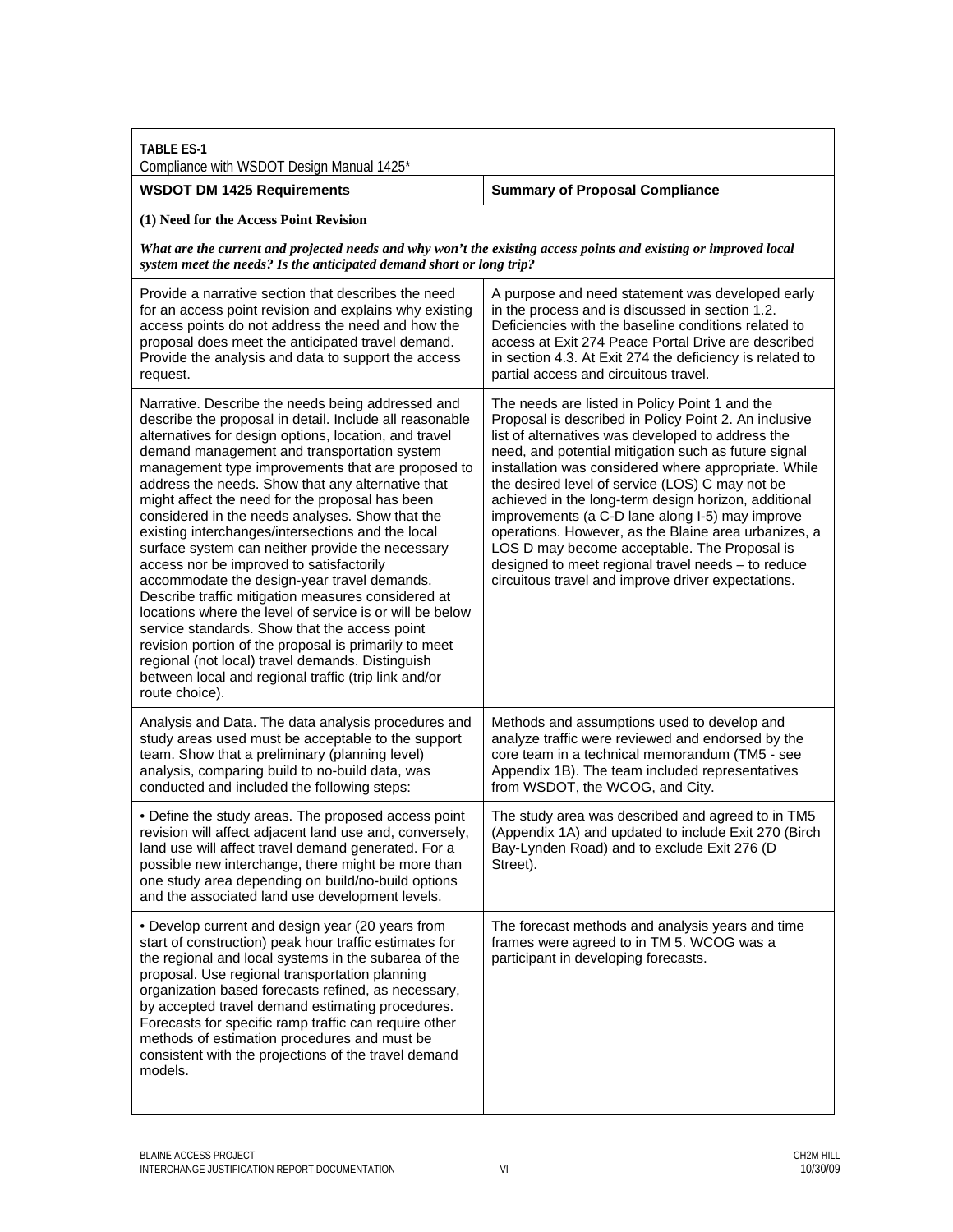| <b>TABLE ES-1</b><br>Compliance with WSDOT Design Manual 1425*                                                                                                                                                                                                                                                                                                                                                                                                                                                 |                                                                                                                                                                                                                                                                                                                                                                 |
|----------------------------------------------------------------------------------------------------------------------------------------------------------------------------------------------------------------------------------------------------------------------------------------------------------------------------------------------------------------------------------------------------------------------------------------------------------------------------------------------------------------|-----------------------------------------------------------------------------------------------------------------------------------------------------------------------------------------------------------------------------------------------------------------------------------------------------------------------------------------------------------------|
| <b>WSDOT DM 1425 Requirements</b>                                                                                                                                                                                                                                                                                                                                                                                                                                                                              | <b>Summary of Proposal Compliance</b>                                                                                                                                                                                                                                                                                                                           |
| • Identify the origins and destinations of trips on the<br>local systems, the existing interchange/intersections,<br>and the proposed access.                                                                                                                                                                                                                                                                                                                                                                  | The travel demand is dominated by regional growth.<br>Growth in local travel is anticipated to be small as<br>suggested by WCOG and noted in TM 5.                                                                                                                                                                                                              |
| • Assign the appropriate travel demand to<br>improvements that might be made to:                                                                                                                                                                                                                                                                                                                                                                                                                               | Travel demand was assigned to the network<br>(primarily the freeway) based on anticipated growth in<br>cross-border travel.                                                                                                                                                                                                                                     |
| . The surface system such as: widen, add new<br>surface routes, coordinate the signal system, control<br>access, improve local circulation, or improve parallel<br>roads or streets.                                                                                                                                                                                                                                                                                                                           |                                                                                                                                                                                                                                                                                                                                                                 |
| . The existing interchanges such as lengthen or<br>widen ramps, add park and ride lots, or add frontage<br>roads.                                                                                                                                                                                                                                                                                                                                                                                              |                                                                                                                                                                                                                                                                                                                                                                 |
| . The freeway lanes such as add collector/distributor<br>roads or auxiliary lanes.                                                                                                                                                                                                                                                                                                                                                                                                                             | Collector-distributor lanes have been included in the<br>ultimate design for Exit 274 modifications. Auxiliary<br>lanes will be implemented initially, and C-D lanes will<br>be constructed when deemed necessary.                                                                                                                                              |
| • Transportation system management and travel<br>demand management measures.                                                                                                                                                                                                                                                                                                                                                                                                                                   |                                                                                                                                                                                                                                                                                                                                                                 |
| • Describe the current and design year level of<br>service at all affected locations within the study area;<br>including local systems, existing ramps, and freeway<br>lanes.                                                                                                                                                                                                                                                                                                                                  | All operations are noted in Table 1-2 and Figures 1-1<br>and $1-2$                                                                                                                                                                                                                                                                                              |
| (2) Reasonable Alternatives                                                                                                                                                                                                                                                                                                                                                                                                                                                                                    |                                                                                                                                                                                                                                                                                                                                                                 |
| Have all reasonable alternatives been assessed and provided for?                                                                                                                                                                                                                                                                                                                                                                                                                                               |                                                                                                                                                                                                                                                                                                                                                                 |
| Explain how the preferred proposal provides for all<br>reasonable alternatives that are currently justified and<br>includes provisions to accommodate alternatives that<br>meet the identified future (design year) needs. (For<br>example, if ramp metering and an HOV bypass meet<br>future needs, they are provided for by constructing<br>adequate storage or by acquiring adequate right of<br>way for future construction.) Future projects must be<br>coordinated as described in policy point 7 below. | The alternative development and screening process<br>covered a broad range of solutions including TSM<br>solutions and compared them to criteria consistent<br>with the draft project purpose and need and<br>environmental regulations. The Proposal includes<br>design features to accommodate future interstate<br>widening and collector-distributor lanes. |
| Describe all reasonable alternatives that have been<br>considered - the design options, locations, and<br>transportation system management type<br>improvements (such as ramp metering, mass transit,<br>and HOV facilities) that have been assessed.                                                                                                                                                                                                                                                          | Table 2-1 lists the alternatives considered to provide<br>access. Appendices 2B through 2F provide a<br>summary of the screening along with sketches of the<br>alternatives.                                                                                                                                                                                    |
| Describe alternatives that were proposed and then<br>rejected as being unreasonable. Explain why omitted<br>reasonable alternatives were dismissed.                                                                                                                                                                                                                                                                                                                                                            | Alternative descriptions including why they were<br>rejected are provided in Policy Point 2.                                                                                                                                                                                                                                                                    |
| (3) Operational and Accident Analyses                                                                                                                                                                                                                                                                                                                                                                                                                                                                          |                                                                                                                                                                                                                                                                                                                                                                 |
| How will the proposal affect safety and traffic operations now and for the next 20 years?                                                                                                                                                                                                                                                                                                                                                                                                                      |                                                                                                                                                                                                                                                                                                                                                                 |
| The support team plays a critical role in operational                                                                                                                                                                                                                                                                                                                                                                                                                                                          | Methods and Assumptions TM5 (see Appendix 1B)                                                                                                                                                                                                                                                                                                                   |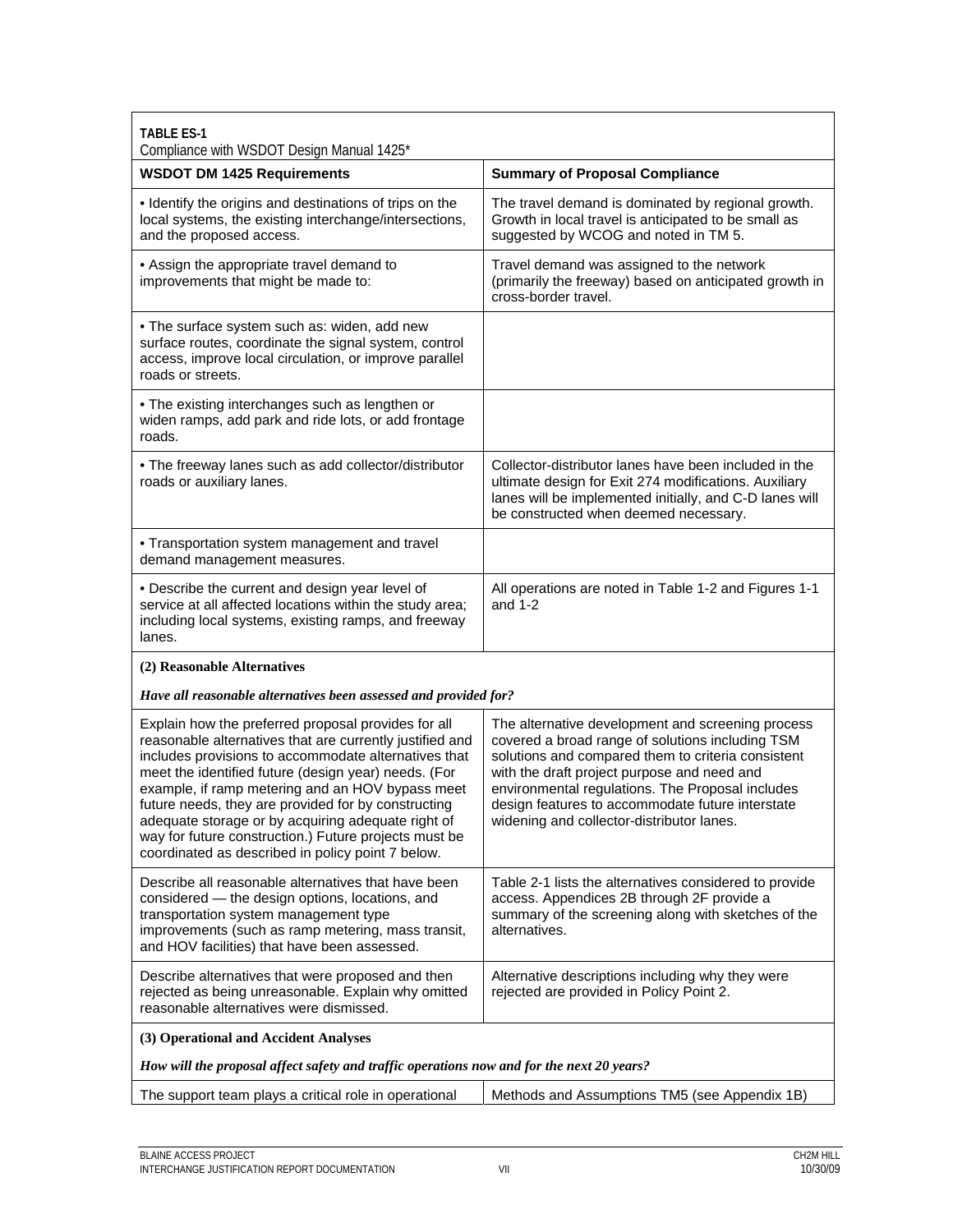| TABLE ES 1<br>Compliance with WSDOT Design Manual 1425*                                                                                                                                                                                                                                                                                                                                                                                                                                                                                                                                                                                  |                                                                                                                                                                                                                                                                                                                                                       |
|------------------------------------------------------------------------------------------------------------------------------------------------------------------------------------------------------------------------------------------------------------------------------------------------------------------------------------------------------------------------------------------------------------------------------------------------------------------------------------------------------------------------------------------------------------------------------------------------------------------------------------------|-------------------------------------------------------------------------------------------------------------------------------------------------------------------------------------------------------------------------------------------------------------------------------------------------------------------------------------------------------|
| <b>WSDOT DM 1425 Requirements</b>                                                                                                                                                                                                                                                                                                                                                                                                                                                                                                                                                                                                        | <b>Summary of Proposal Compliance</b>                                                                                                                                                                                                                                                                                                                 |
| and accident analysis decisions such as selecting<br>appropriate procedures, defining affected areas,<br>selecting appropriate data, and defining "significant<br>adverse impact." These are project-specific decisions.<br>The reporting for policy point six is documentation of<br>the procedures used to do the operational and<br>accident analyses and the results that support and<br>justify the proposal.                                                                                                                                                                                                                       | were established and endorsed by the core project<br>team identifying operational analysis parameters,<br>travel demand forecasting assumptions, acceptable<br>level of service thresholds, and safety analysis.<br>Results are provided in Tables 3-1, 3-2, 3-3 and 3-4<br>and Figures 3-1, 3-2, 3-3, and 3-4. Safety is<br>addressed in section 3.4 |
| Once the (preferred) proposed access revision has<br>been selected, show that it will not have a significant<br>adverse impact on the (a) operation and (b) safety of<br>the freeway and the affected surface system, or that<br>the impacts will be mitigated. If this cannot be shown,<br>the needs and alternatives are revisited, using more<br>detailed information, to develop a different proposal.                                                                                                                                                                                                                               | Results are shown indicating no impacts.                                                                                                                                                                                                                                                                                                              |
| Show that the analysis procedures and study areas<br>used are acceptable to the support team. Document<br>the results of the following analyses in the decision<br>report as appropriate:                                                                                                                                                                                                                                                                                                                                                                                                                                                | The support team endorsed the methods and<br>assumptions.                                                                                                                                                                                                                                                                                             |
| • An operational analysis for both the opening and<br>design years of the existing freeway and the affected<br>surface system.                                                                                                                                                                                                                                                                                                                                                                                                                                                                                                           | Both 2015 year of opening and 2035 design year<br>analyses are included for freeway system.                                                                                                                                                                                                                                                           |
| • An operational analysis for both the opening and<br>design years of the proposed future freeway and the<br>affected surface system for the preferred proposal.                                                                                                                                                                                                                                                                                                                                                                                                                                                                         | Both 2015 year of opening and 2035 design year<br>analyses are included for arterial street intersections.                                                                                                                                                                                                                                            |
| • An accident analysis for both opening and design<br>years of the existing freeway and the affected surface<br>system, and for the proposed future freeway and<br>affected surface system.                                                                                                                                                                                                                                                                                                                                                                                                                                              | Accident analysis is provided in section 3.4.                                                                                                                                                                                                                                                                                                         |
| The data used must be consistent with the data used<br>in the environmental documentation. If not, provide<br>justification for the discrepancies.                                                                                                                                                                                                                                                                                                                                                                                                                                                                                       | Future environmental documentation will be based on<br>data from this document and will be updated if<br>environmental documentation begins later than 2<br>years after receiving finding of engineering and<br>operational acceptability.                                                                                                            |
| (a) Operational Analyses. Demonstrate that the<br>proposal does not have a significant adverse impact<br>on the operation of the freeway or the adjacent<br>affected surface system or that the impacts will be<br>mitigated. Use appropriate operational analysis<br>procedures. For complex urban projects, a refined<br>model might be necessary. As a minimum, the latest<br>accepted Highway Capacity Manual (HCM) might be<br>appropriate. Any procedure used must provide a<br>measure of effectiveness compatible with the HCM.<br>Include data sufficient to allow independent<br>verification of the results by using the HCM. | Freeway mainline operations will remain at level of<br>service D or better using methods in the most recent<br>Highway Capacity Manual and utilizing Highway<br>Capacity Software.                                                                                                                                                                    |
| All (design level) operational analyses shall be of<br>sufficient detail and include sufficient data and<br>procedure documentation to allow independent<br>analysis and concurrence during FHWA or OSC                                                                                                                                                                                                                                                                                                                                                                                                                                  | Analysis results are presented to show all<br>assumptions. Parameters were agreed to in TM 5<br>(Appendix 1A).                                                                                                                                                                                                                                        |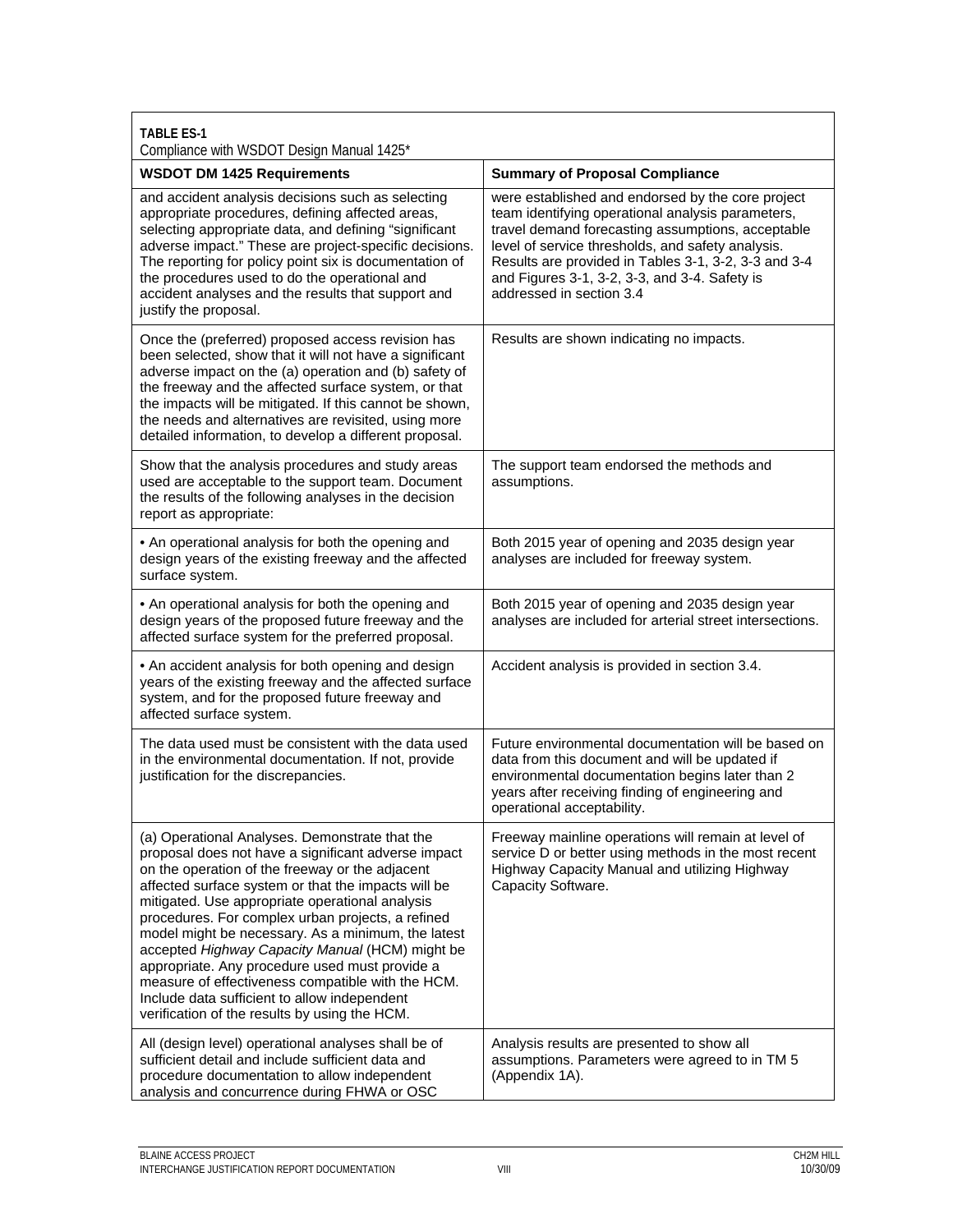| <b>TABLE ES-1</b><br>Compliance with WSDOT Design Manual 1425*                                                                                                                                                                                                                                                                                                                                                                                                                                                                                                                                                                                                                                                                                                                                                                                                                                                                                                                                                                                                                                                                                                                                                                                                                                                                                                             |                                                                                                                                                   |
|----------------------------------------------------------------------------------------------------------------------------------------------------------------------------------------------------------------------------------------------------------------------------------------------------------------------------------------------------------------------------------------------------------------------------------------------------------------------------------------------------------------------------------------------------------------------------------------------------------------------------------------------------------------------------------------------------------------------------------------------------------------------------------------------------------------------------------------------------------------------------------------------------------------------------------------------------------------------------------------------------------------------------------------------------------------------------------------------------------------------------------------------------------------------------------------------------------------------------------------------------------------------------------------------------------------------------------------------------------------------------|---------------------------------------------------------------------------------------------------------------------------------------------------|
| <b>WSDOT DM 1425 Requirements</b>                                                                                                                                                                                                                                                                                                                                                                                                                                                                                                                                                                                                                                                                                                                                                                                                                                                                                                                                                                                                                                                                                                                                                                                                                                                                                                                                          | <b>Summary of Proposal Compliance</b>                                                                                                             |
| evaluation of the proposal.                                                                                                                                                                                                                                                                                                                                                                                                                                                                                                                                                                                                                                                                                                                                                                                                                                                                                                                                                                                                                                                                                                                                                                                                                                                                                                                                                |                                                                                                                                                   |
| Prepare a sketch or layout displaying adjacent<br>affected facilities and the following data. Include this<br>sketch or layout in the body of the decision report<br>where it is readily available to the reviewers. Show:                                                                                                                                                                                                                                                                                                                                                                                                                                                                                                                                                                                                                                                                                                                                                                                                                                                                                                                                                                                                                                                                                                                                                 | Figures 3-1 through 3-4 provide such schematics.                                                                                                  |
| · Distances between intersections or ramps of a<br>proposed interchange and that of adjacent<br>interchanges.                                                                                                                                                                                                                                                                                                                                                                                                                                                                                                                                                                                                                                                                                                                                                                                                                                                                                                                                                                                                                                                                                                                                                                                                                                                              |                                                                                                                                                   |
| • Design speeds.                                                                                                                                                                                                                                                                                                                                                                                                                                                                                                                                                                                                                                                                                                                                                                                                                                                                                                                                                                                                                                                                                                                                                                                                                                                                                                                                                           |                                                                                                                                                   |
| • Grades.                                                                                                                                                                                                                                                                                                                                                                                                                                                                                                                                                                                                                                                                                                                                                                                                                                                                                                                                                                                                                                                                                                                                                                                                                                                                                                                                                                  |                                                                                                                                                   |
| . Truck volume percentages on the freeway,                                                                                                                                                                                                                                                                                                                                                                                                                                                                                                                                                                                                                                                                                                                                                                                                                                                                                                                                                                                                                                                                                                                                                                                                                                                                                                                                 |                                                                                                                                                   |
| ramps, and affected roadways.                                                                                                                                                                                                                                                                                                                                                                                                                                                                                                                                                                                                                                                                                                                                                                                                                                                                                                                                                                                                                                                                                                                                                                                                                                                                                                                                              |                                                                                                                                                   |
| • Adjustment factors (peak hour factors, etc.).                                                                                                                                                                                                                                                                                                                                                                                                                                                                                                                                                                                                                                                                                                                                                                                                                                                                                                                                                                                                                                                                                                                                                                                                                                                                                                                            |                                                                                                                                                   |
| • Freeway, ramp, and affected surface system traffic<br>volumes (including turning volumes) forecasts for<br>each option, including a "no build" scenario, in the AM<br>and PM peaks (also, noon peaks, if applicable) and<br>average daily traffic (ADT), for the opening and<br>design year.                                                                                                                                                                                                                                                                                                                                                                                                                                                                                                                                                                                                                                                                                                                                                                                                                                                                                                                                                                                                                                                                             |                                                                                                                                                   |
| • Current year (report year) traffic volumes based on<br>traffic counts.                                                                                                                                                                                                                                                                                                                                                                                                                                                                                                                                                                                                                                                                                                                                                                                                                                                                                                                                                                                                                                                                                                                                                                                                                                                                                                   | See Figures 1-1 and 1-2.                                                                                                                          |
| . Main line, ramp, and affected surface system lane<br>configurations.                                                                                                                                                                                                                                                                                                                                                                                                                                                                                                                                                                                                                                                                                                                                                                                                                                                                                                                                                                                                                                                                                                                                                                                                                                                                                                     |                                                                                                                                                   |
| The required minimum limits of the analysis on the<br>freeway are through the adjacent and proposed<br>interchanges/intersections on both sides of the<br>access point revision unless it is documented that the<br>proposal has no impacts on the adjacent<br>interchanges/intersections. If the<br>interchanges/intersections are closely spaced, it<br>might be necessary to go beyond adjacent<br>interchanges/intersections. In urban areas, extend the<br>analyses far enough to include the extent of the traffic<br>impacts. The required limits of the capacity analysis<br>on the surface system are the extent necessary to<br>show that the system can safely and adequately<br>collect and distribute any new traffic loads resulting<br>from the access point revision. Expand the limits of<br>the study area, if necessary, to analyze the<br>coordination required with an in-place or proposed<br>traffic signal system. Document the limits of the<br>analysis as well as how the limits were established.<br>Document the results of analyzing the existing access<br>and the proposed access point revision at all affected<br>locations within the limits of the study area (such as,<br>weave, merge, diverge, ramp terminals, accident<br>sites, and HOV lanes) along the affected section of<br>freeway (main line and ramps) and on the affected | Analysis study area limits were agreed to in TM 5<br>(Appendix 1A). These were modified to exclude D<br>Street and include Birch Bay-Lynden Road. |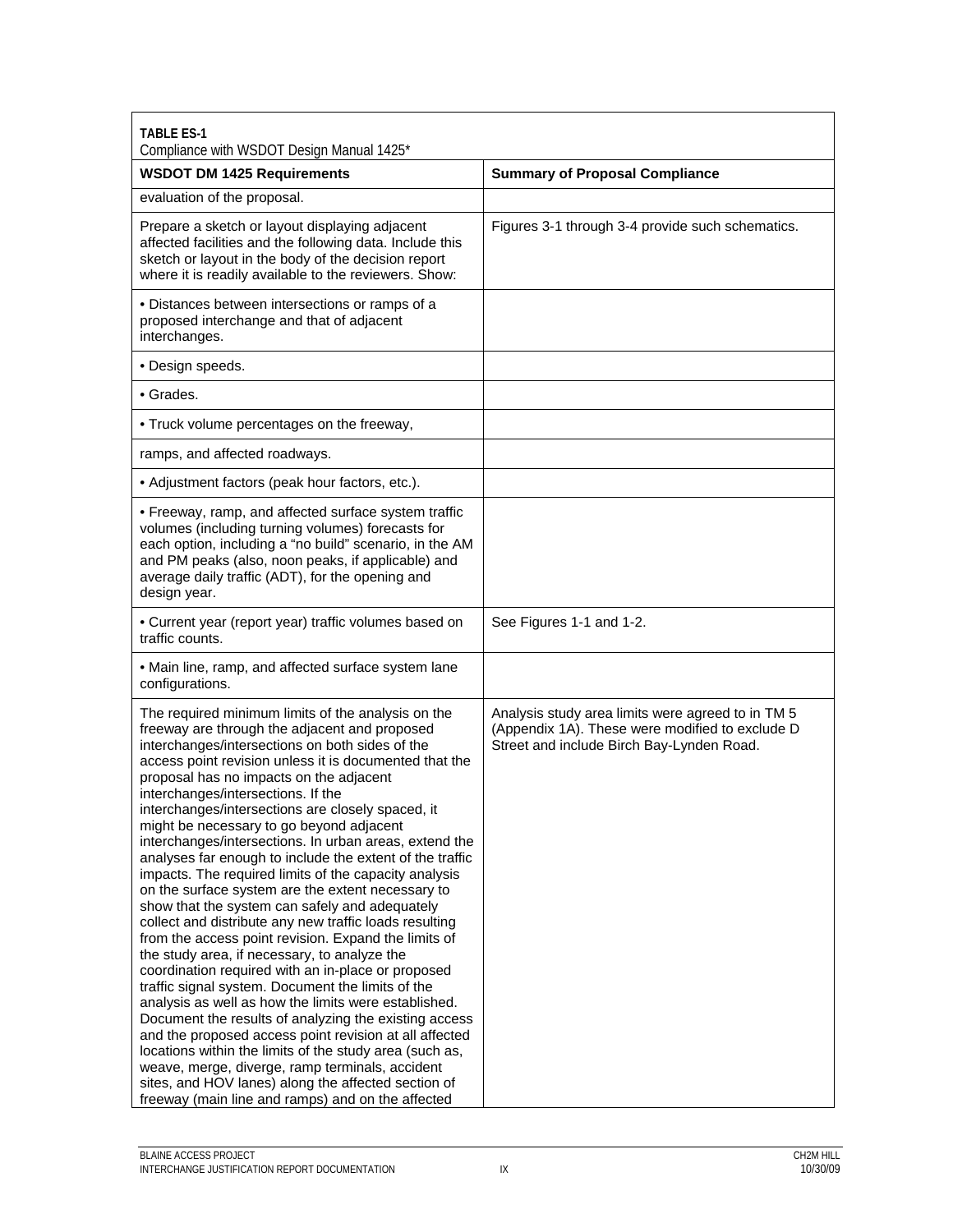| <b>TABLE ES-1</b><br>Compliance with WSDOT Design Manual 1425*                                                                                                                                                                                                                                                                                                                                                                                                                                                                                                                                                     |                                                                                                                                                                                                                                                                                   |
|--------------------------------------------------------------------------------------------------------------------------------------------------------------------------------------------------------------------------------------------------------------------------------------------------------------------------------------------------------------------------------------------------------------------------------------------------------------------------------------------------------------------------------------------------------------------------------------------------------------------|-----------------------------------------------------------------------------------------------------------------------------------------------------------------------------------------------------------------------------------------------------------------------------------|
| <b>WSDOT DM 1425 Requirements</b>                                                                                                                                                                                                                                                                                                                                                                                                                                                                                                                                                                                  | <b>Summary of Proposal Compliance</b>                                                                                                                                                                                                                                             |
| surface system. In the decision report, highlight the<br>following:                                                                                                                                                                                                                                                                                                                                                                                                                                                                                                                                                |                                                                                                                                                                                                                                                                                   |
| • Any location for which there is a significant adverse<br>impact on the operation or safety of the freeway<br>facility (such as causing a reduction of the operational<br>efficiency of a merge condition at an existing ramp,<br>introducing a weave, or significantly reducing the<br>level of service on the main line due to additional<br>travel demand) as well as what will be done to<br>mitigate this adverse impact.                                                                                                                                                                                    |                                                                                                                                                                                                                                                                                   |
| • Any location where a congestion point will be<br>improved or eliminated by the proposal (such as<br>proposed auxiliary lanes or collector- distributor roads<br>for weave sections).                                                                                                                                                                                                                                                                                                                                                                                                                             | An auxiliary lane is proposed between Exit 275 and<br>274 to mitigate impacts of closely spaced<br>interchanges. Ultimately a C-D lane could be<br>constructed when volumes increase.                                                                                             |
| • Any surface system conditions that will affect traffic<br>entering or exiting the freeway. If entering traffic is to<br>be metered, explain the effect on the connecting<br>surface system (for example, vehicle storage).                                                                                                                                                                                                                                                                                                                                                                                       | Queue analysis was conducted and results are<br>shown in Table 3-5.                                                                                                                                                                                                               |
| . When the existing facility does not meet the desired<br>level of service, show how the proposal will improve<br>the level of service or keep it from becoming worse<br>than the future level with no change in access.                                                                                                                                                                                                                                                                                                                                                                                           | Level of service with the Proposal is similar to the no-<br>build condition.                                                                                                                                                                                                      |
| (b) Accident analyses. Demonstrate that the proposal<br>does not have a significant adverse impact on the<br>safety of the freeway or the adjacent affected surface<br>system or that the impacts will be mitigated.                                                                                                                                                                                                                                                                                                                                                                                               | Safety is discussed in section 3.4.                                                                                                                                                                                                                                               |
| The required minimum limits of study are the same as<br>for the operational analyses.                                                                                                                                                                                                                                                                                                                                                                                                                                                                                                                              |                                                                                                                                                                                                                                                                                   |
| Identify all safety program (I2) locations. Where<br>appropriate, identify accident histories, rates, and<br>types for the freeway section and the adjacent<br>affected surface system. Project the rates that will<br>result from traffic flow and geometric conditions<br>imposed by the proposed access point revision.<br>Document the basis for all assumptions.                                                                                                                                                                                                                                              | Accident statistics are noted in section 3.4                                                                                                                                                                                                                                      |
| (4) Access Connections and Design                                                                                                                                                                                                                                                                                                                                                                                                                                                                                                                                                                                  |                                                                                                                                                                                                                                                                                   |
| Will the proposal provide fully directional interchanges connected to public roads, spaced appropriately, and designed<br>to full design level geometric control criteria?                                                                                                                                                                                                                                                                                                                                                                                                                                         |                                                                                                                                                                                                                                                                                   |
| Wherever possible, provide for all directions of traffic<br>movements. The intent is to try to provide full<br>movement at all interchanges. Less than fully<br>directional interchanges for special-purpose access<br>for transit vehicles, for HOVs, or to or from park and<br>ride lots will be considered on a case-by-case basis.<br>A proposed interchange access must connect to a<br>public highway, road, or street. Discuss interchange<br>spacing and how the proposed access point relates to<br>present and future proposed configurations and the<br>spacing recommendations. Show that the proposed | Policy Point 4 includes a drawing (Figure 4-1) and<br>text supporting the design features of the Proposal.<br>The Proposal will complete a non-standard<br>interchange (Peace Portal Drive Exit 274), providing<br>full access. All design criteria can be met for<br>operations. |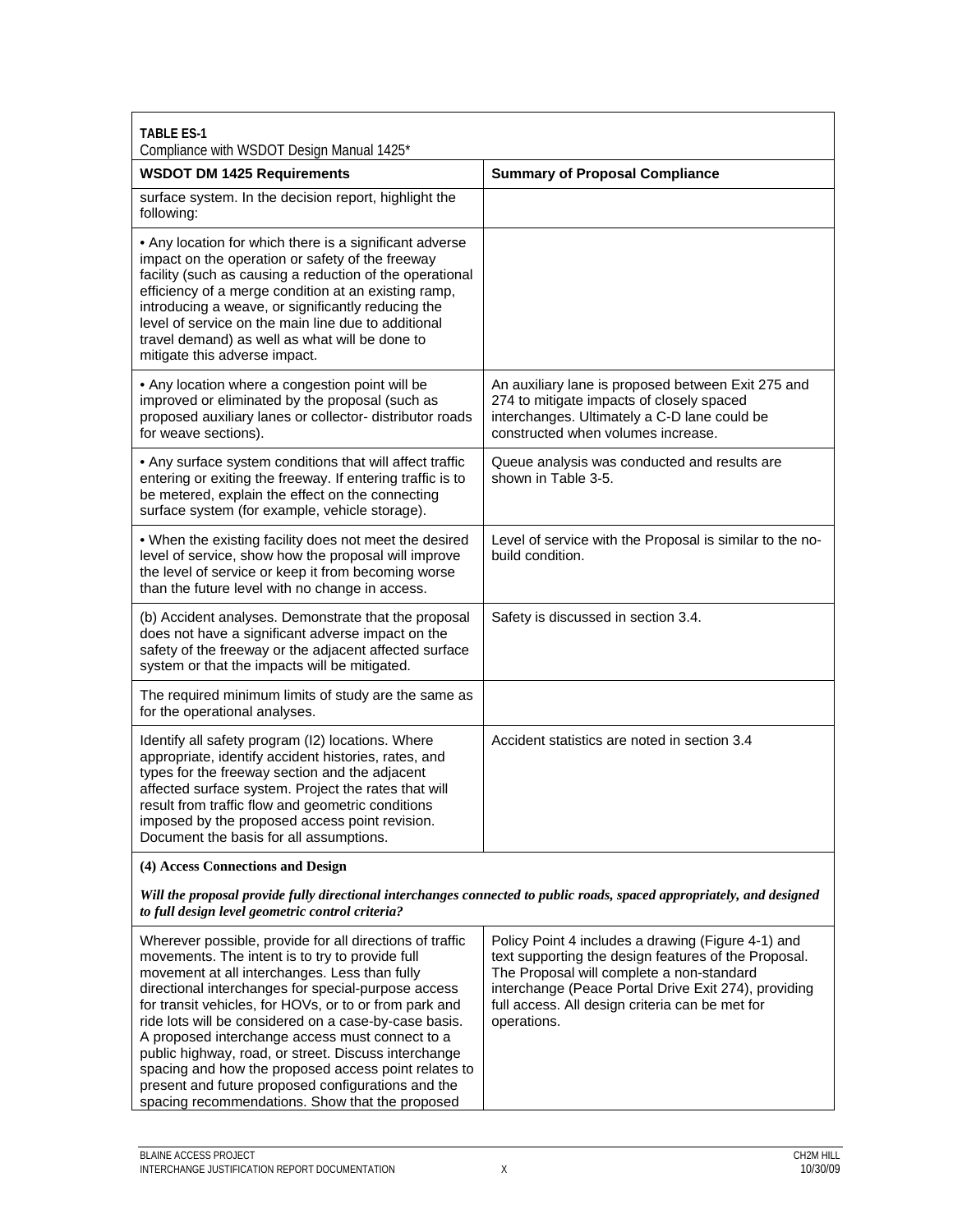| <b>TABLE ES-1</b><br>Compliance with WSDOT Design Manual 1425*                                                                                                                                                                                                                                                                                                                                                                                                                                                                                                                                                                                                                                                                |                                                                                                                                                                                                                                                                                                                                                                                                                                                                                                                                                                                                              |
|-------------------------------------------------------------------------------------------------------------------------------------------------------------------------------------------------------------------------------------------------------------------------------------------------------------------------------------------------------------------------------------------------------------------------------------------------------------------------------------------------------------------------------------------------------------------------------------------------------------------------------------------------------------------------------------------------------------------------------|--------------------------------------------------------------------------------------------------------------------------------------------------------------------------------------------------------------------------------------------------------------------------------------------------------------------------------------------------------------------------------------------------------------------------------------------------------------------------------------------------------------------------------------------------------------------------------------------------------------|
| <b>WSDOT DM 1425 Requirements</b>                                                                                                                                                                                                                                                                                                                                                                                                                                                                                                                                                                                                                                                                                             | <b>Summary of Proposal Compliance</b>                                                                                                                                                                                                                                                                                                                                                                                                                                                                                                                                                                        |
| access point revision will be designed to meet or<br>exceed current full design level (Chapters 325, 440,<br>640, 940, and 1050, for example). Present the<br>information in sufficient detail to be used for an<br>operational analysis. For example, include the<br>number of lanes, horizontal and vertical curvature,<br>lateral clearance, lane width, shoulder width, weave<br>distance, ramp taper, and all traffic movements, if<br>appropriate.                                                                                                                                                                                                                                                                      |                                                                                                                                                                                                                                                                                                                                                                                                                                                                                                                                                                                                              |
| This information is presented as a simple sketch or a<br>more complex layout depending on the complexity of<br>the proposal. Construction plans, specifications, and<br>estimates of quantities are not necessary.                                                                                                                                                                                                                                                                                                                                                                                                                                                                                                            | See Figure 4-1.                                                                                                                                                                                                                                                                                                                                                                                                                                                                                                                                                                                              |
| When existing nonstandard features are to be<br>retained, explain why they are nonstandard and<br>justify the decision not to improve them to standard.<br>The support team helps determine the extent of<br>reconstruction to be proposed and rules on any<br>suggestions regarding deviations for new work that<br>are being considered to become part of the proposal.                                                                                                                                                                                                                                                                                                                                                     | The Proposal eliminates non-standard features (a<br>partial-access interchange at Exit 274). No non-<br>standard elements remain.                                                                                                                                                                                                                                                                                                                                                                                                                                                                            |
| Show that all new ramp terminals will be designed to<br>meet or exceed current state and local full design<br>level geometric control criteria.                                                                                                                                                                                                                                                                                                                                                                                                                                                                                                                                                                               | Figure 4-1 shows design features including access<br>control                                                                                                                                                                                                                                                                                                                                                                                                                                                                                                                                                 |
| (5) Land Use and Transportation Plans                                                                                                                                                                                                                                                                                                                                                                                                                                                                                                                                                                                                                                                                                         |                                                                                                                                                                                                                                                                                                                                                                                                                                                                                                                                                                                                              |
| Is the proposed access point revision compatible with all land use and transportation plans for the area?                                                                                                                                                                                                                                                                                                                                                                                                                                                                                                                                                                                                                     |                                                                                                                                                                                                                                                                                                                                                                                                                                                                                                                                                                                                              |
| Show that the proposal is based on consideration of<br>and is consistent with local and regional land use and<br>transportation plans. Before final approval, all<br>requests for access point revisions must be<br>consistent with the metropolitan and/or statewide<br>transportation plan, as appropriate. (See Chapter<br>120.) Reference the existing and proposed land use<br>plan and the regional and local transportation plans<br>and studies that apply to the area. Explain the<br>consistency of the proposed access point revision<br>with those plans and studies, the applicable<br>provisions of 23 CFR Part 450, and the applicable<br>transportation conformity requirements of 40 CFR<br>Parts 51 and 93. | The Blaine Access Study included members of the<br>local jurisdictions (Whatcom County and Blaine),<br>including the Whatcom County Council of<br>Governments and planning, traffic, and design staff<br>from WSDOT. State plans (The Highway System<br>Plan), WCOG, and Blaine Comprehensive Land Use<br>and Transportation Plans were reviewed. Plans by<br>the federal government related to changing border<br>operations were also referred to. The Proposal is<br>consistent with and advances plans by the WCOG to<br>provide full access at the partial-access interchange<br>at Peace Portal Drive. |
| If the proposed access is not specifically referenced<br>in the transportation plans, define its consistency with<br>the plans and indicate the process for the responsible<br>planning agency to incorporate the project. In urban<br>areas, the plan refinement must be adopted by the<br>metropolitan planning organization (MPO) before the<br>project is designed.                                                                                                                                                                                                                                                                                                                                                       | The effort to consider access revisions was<br>coordinated with support and assistance from the<br>WSDOT and MPO (WCOG)                                                                                                                                                                                                                                                                                                                                                                                                                                                                                      |
| The proposed access point revision will affect<br>adjacent land use and, conversely, land use will affect<br>travel demand generated. Therefore, reference and<br>show compatibility with the land use plans, zoning                                                                                                                                                                                                                                                                                                                                                                                                                                                                                                          | Land use issues were considered in the development<br>and screening of alternatives. The Proposal assumes<br>that there are no land use changes due to the access<br>revisions however access control changes may affect                                                                                                                                                                                                                                                                                                                                                                                     |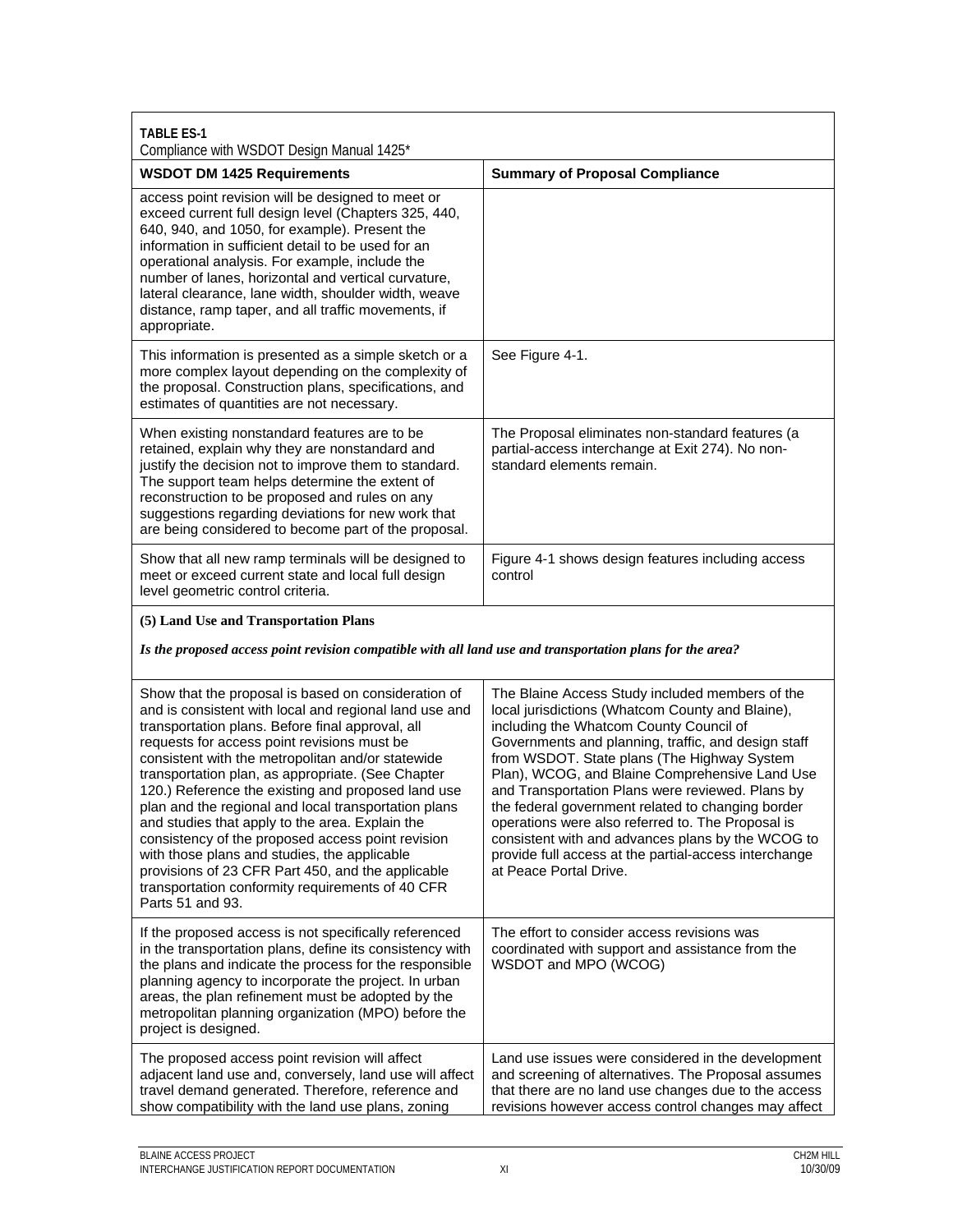| <b>TABLE ES-1</b><br>Compliance with WSDOT Design Manual 1425*                                                                                                                                                                                                                                                                                                                                                                                                                                                                                                                                                                                                                                                                                                                                                                                                                                                                                                                                                                                                                                                                                                                                                                                                                                                                       |                                                                                                                                                                                                                                                                                               |
|--------------------------------------------------------------------------------------------------------------------------------------------------------------------------------------------------------------------------------------------------------------------------------------------------------------------------------------------------------------------------------------------------------------------------------------------------------------------------------------------------------------------------------------------------------------------------------------------------------------------------------------------------------------------------------------------------------------------------------------------------------------------------------------------------------------------------------------------------------------------------------------------------------------------------------------------------------------------------------------------------------------------------------------------------------------------------------------------------------------------------------------------------------------------------------------------------------------------------------------------------------------------------------------------------------------------------------------|-----------------------------------------------------------------------------------------------------------------------------------------------------------------------------------------------------------------------------------------------------------------------------------------------|
| <b>WSDOT DM 1425 Requirements</b>                                                                                                                                                                                                                                                                                                                                                                                                                                                                                                                                                                                                                                                                                                                                                                                                                                                                                                                                                                                                                                                                                                                                                                                                                                                                                                    | <b>Summary of Proposal Compliance</b>                                                                                                                                                                                                                                                         |
| controls, and transportation ordinances in the affected<br>area.                                                                                                                                                                                                                                                                                                                                                                                                                                                                                                                                                                                                                                                                                                                                                                                                                                                                                                                                                                                                                                                                                                                                                                                                                                                                     | land use. The relevant land use and transportation<br>plans are noted for WCOG and the City of Blaine in<br>Table 5-1                                                                                                                                                                         |
| (6) Future Interchanges                                                                                                                                                                                                                                                                                                                                                                                                                                                                                                                                                                                                                                                                                                                                                                                                                                                                                                                                                                                                                                                                                                                                                                                                                                                                                                              |                                                                                                                                                                                                                                                                                               |
| Is the proposed access point revision compatible with a comprehensive network plan?                                                                                                                                                                                                                                                                                                                                                                                                                                                                                                                                                                                                                                                                                                                                                                                                                                                                                                                                                                                                                                                                                                                                                                                                                                                  |                                                                                                                                                                                                                                                                                               |
| In areas where the potential exists for future multiple<br>interchange additions, support all requests for revised<br>access points by a comprehensive freeway network<br>study with recommendations that address all<br>proposed, reasonable, and desired access points<br>within the context of a long-term plan for that area. In<br>larger urban areas, regional plans might be too<br>generalized to specify individual interchanges. To<br>plan the relative priority of new access points, a plan<br>refinement study or traffic circulation study must be<br>completed. The study must demonstrate that the<br>proposed revised access point is compatible with<br>other feasible new access points that have already<br>been proposed.                                                                                                                                                                                                                                                                                                                                                                                                                                                                                                                                                                                      | No other interchange modifications are currently<br>proposed or programmed for adjacent interchanges.<br>Modifications at the partial interchange of I-5 at<br>Peace Portal Drive (Exit 274) have long been<br>identified in City and County transportation plans to<br>complete full access. |
| Reference and summarize any comprehensive<br>freeway network study, plan refinement study, or<br>traffic circulation study. Explain the consistency of the<br>proposed access point revision with those studies.                                                                                                                                                                                                                                                                                                                                                                                                                                                                                                                                                                                                                                                                                                                                                                                                                                                                                                                                                                                                                                                                                                                     | Studies of SR 543 have been completed to address<br>truck route access; however, that study did not<br>extend onto I-5.                                                                                                                                                                       |
| (7) Coordination                                                                                                                                                                                                                                                                                                                                                                                                                                                                                                                                                                                                                                                                                                                                                                                                                                                                                                                                                                                                                                                                                                                                                                                                                                                                                                                     |                                                                                                                                                                                                                                                                                               |
| Are all coordinating projects and actions programmed and funded?                                                                                                                                                                                                                                                                                                                                                                                                                                                                                                                                                                                                                                                                                                                                                                                                                                                                                                                                                                                                                                                                                                                                                                                                                                                                     |                                                                                                                                                                                                                                                                                               |
| When the request for an access point revision is<br>generated by new or expanded development (such as<br>private developer or new park and ride lot),<br>demonstrate appropriate coordination between the<br>development and the changes to the transportation<br>system. Show that the proposal includes a<br>commitment to complete the other<br>noninterchange/nonintersection improvements that<br>are necessary for the interchange/intersection to<br>function as proposed. For example, the local<br>circulation system must be in place before new ramps<br>are opened to traffic and there must be commitment<br>to the travel demand management and transportation<br>system management concepts included in the<br>proposal. If future reconstruction is part of the<br>mitigation for design year level of service, the<br>reconstruction projects must be in the State Highway<br>System Plan. All elements for improvements must be<br>shown to include a fiscal commitment and a definite<br>time for completion. If the access point is to be<br>designed as a left-side connection for HOV use only,<br>include a commitment to close the access, rather<br>than to open it to general use, if the HOV demand is<br>moved to another access point or it declines to a level<br>that no longer justifies the access. | A listing of project coordination agencies is provided<br>in Table 7-1. Improvements identified as not part of<br>the Proposal but required for the project success are<br>noted in section 7.3                                                                                               |